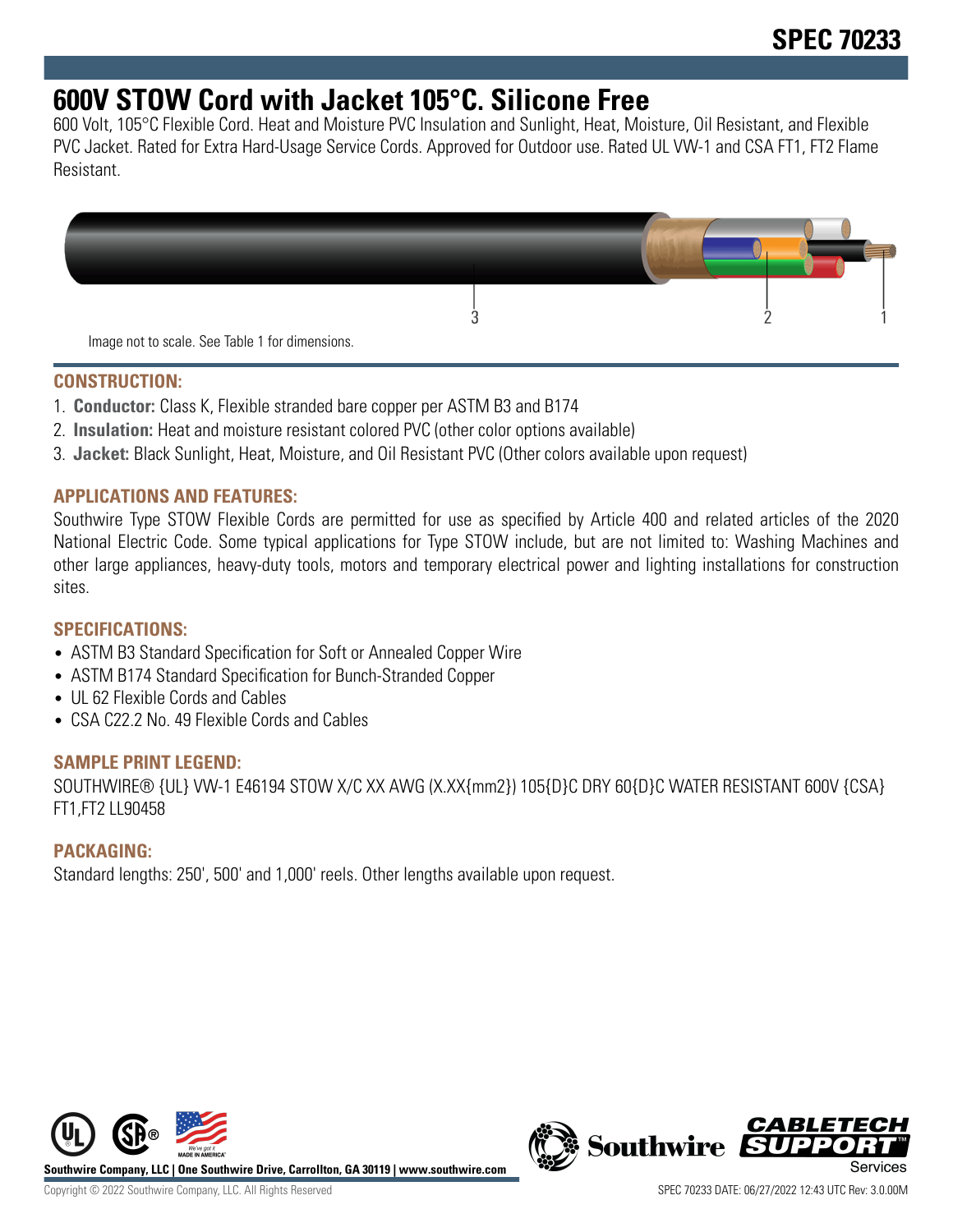## **Table 1 – Weights and Measurements**

| Cond. Size | Cond. Number   | Cond. Strands  | Insul. Thickness | Jacket Thickness | Approx. OD | Approx. Weight | Ampacity * |
|------------|----------------|----------------|------------------|------------------|------------|----------------|------------|
| AWG/Kcmil  | Count          | $# \times$ AWG | mil              | mil              | inch       | lb/1000ft      | Amp        |
| 18         | $\overline{2}$ | 16/30          | 30               | 60               | 0.350      | 63             | 10         |
| 18         | 3              | 16/30          | 30               | 60               | 0.369      | 73             | 10         |
| 18         | 4              | 16/30          | 30               | 60               | 0.395      | 85             | 7          |
| 18         | 5              | 16/30          | 30               | 80               | 0.468      | 120            |            |
| 16         | $\mathfrak{p}$ | 26/30          | 30               | 60               | 0.360      | 65             | 13         |
| 16         | 3              | 26/30          | 30               | 60               | 0.410      | 87             | 13         |
| 16         | 4              | 26/30          | 30               | 75               | 0.420      | 104            | 10         |
| 16         | 5              | 65/30          | 30               | 80               | 0.500      | 142            | 10         |
| 14         | 3              | 41/30          | 45               | 80               | 0.530      | 146            | 18         |
| 14         | 4              | 41/30          | 45               | 80               | 0.566      | 174            | 15         |
| 12         | 3              | 65/30          | 45               | 95               | 0.605      | 202            | 25         |
| 12         | 4              | 65/30          | 45               | 95               | 0.634      | 232            | 20         |

All dimensions are nominal and subject to normal manufacturing tolerances

◊ Cable marked with this symbol is a standard stock item

\* Ampacities are based on TABLE 400.5(A)(1) of the 2020 National Electrical Code and CEC Table 12.

#### **Table 2 – Weights and Measurements (Metric)**

| Cond. Size | Cond. Number   | Cond. Strands  | Insul. Thickness | Jacket Thickness | Approx. OD | Approx. Weight | Ampacity * |
|------------|----------------|----------------|------------------|------------------|------------|----------------|------------|
| AWG/Kcmil  | Count          | $# \times$ AWG | mm               | mm               | mm         | kg/km          | Amp        |
| 18         | $\overline{2}$ | 16/30          | 0.76             | 1.52             | 8.89       | 94             | 10         |
| 18         | 3              | 16/30          | 0.76             | 1.52             | 9.37       | 109            | 10         |
| 18         | 4              | 16/30          | 0.76             | 1.52             | 10.03      | 126            |            |
| 18         | 5              | 16/30          | 0.76             | 2.03             | 11.89      | 179            |            |
| 16         | $\overline{2}$ | 26/30          | 0.76             | 1.52             | 9.14       | 97             | 13         |
| 16         | 3              | 26/30          | 0.76             | 1.52             | 10.41      | 129            | 13         |
| 16         | 4              | 26/30          | 0.76             | 1.91             | 10.67      | 155            | 10         |
| 16         | 5              | 65/30          | 0.76             | 2.03             | 12.70      | 211            | 10         |
| 14         | 3              | 41/30          | 1.14             | 2.03             | 13.46      | 217            | 18         |
| 14         | 4              | 41/30          | 1.14             | 2.03             | 14.38      | 259            | 15         |
| 12         | 3              | 65/30          | 1.14             | 2.41             | 15.37      | 301            | 25         |
| 12         | 4              | 65/30          | 1.14             | 2.41             | 16.10      | 345            | 20         |